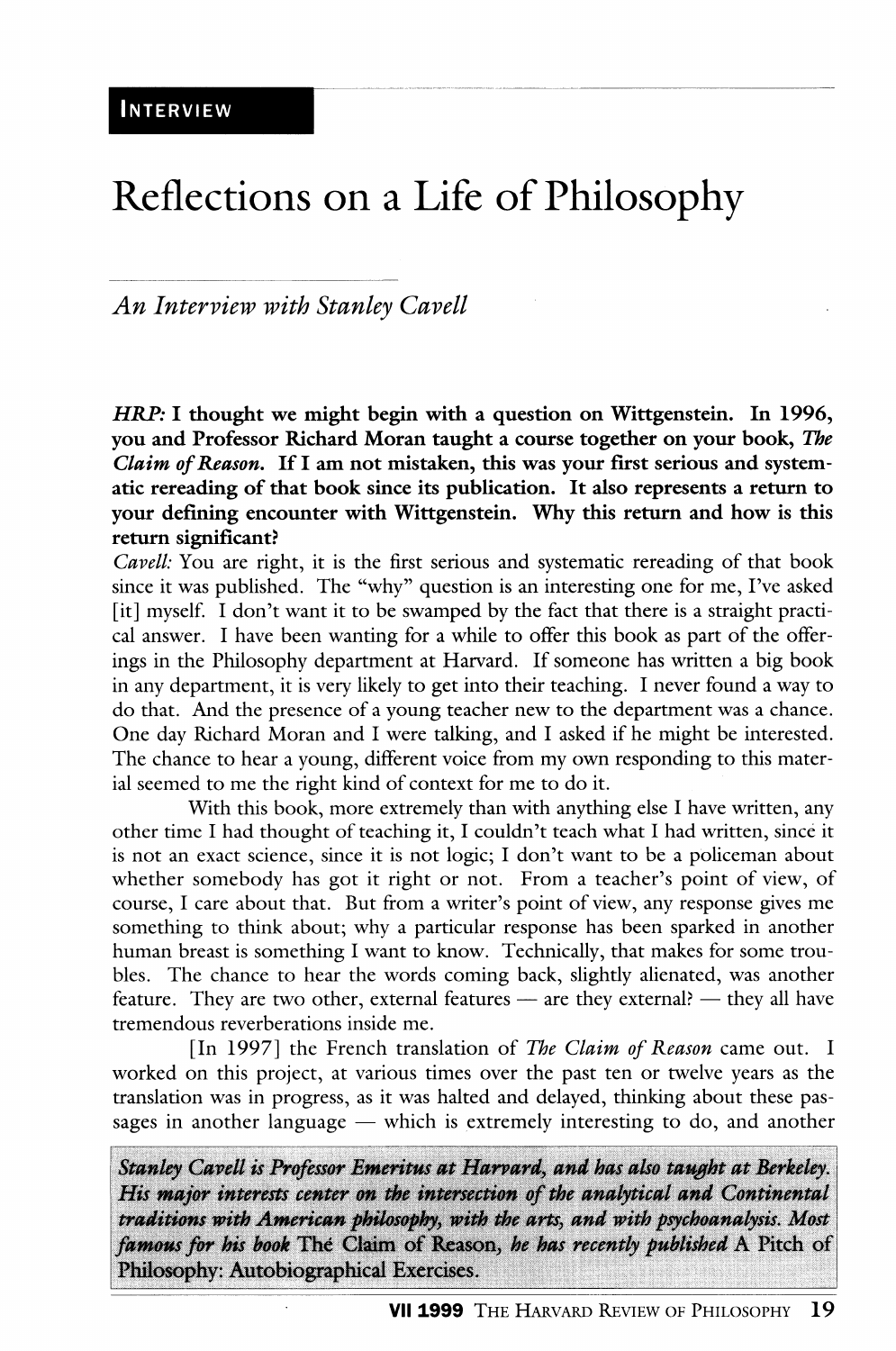source of the right sort of alienation — so that I could bring the thing back and reexperience what was going on in the text, as someone sometimes surprised, sometimes delighted, sometimes someone much less than delighted.

The other thing is, it [was] my last term teaching and, as a certain sort of way of saying goodbye to the official part of teaching, it seemed to me a way to go back all over everything in my Hfe, in my publishing life, since *The Claim of Reason*  reaches deeply into my Ph.D. thesis and is still a part of the latest things that I do. So, if there were one text of mine that, in winding things down, I would go to, that would be it.

What I am not answering is why I felt ready to do it, even felt that it might be a creative thing to do, and the last chance to do something in the classroom, one that I am used to and have made my home, my last chance to do that and listen to that book through those sensibilities. I didn't want to miss that experience. I hope, I feel, that I am profiting from doing this.

## *HRP:* **Your encounter with Wittgenstein is an encoimter with his** *Philosophical Investigations.* Why do you withhold comment on his other later writings, such as *On Certainty*, or *Lectures on Religious Belief*, or *Culture and Value?* **Do you find them somehow inferior to the** *Investigations}*

*Cavell:* I didn't respond to that first part of your first question. I don't find that



iteaching the course on *IThe Claim of Reason.,* for all the extent to which that text of mine is a commentary on passages from the *Investigations*, is taking me back to Wittgenstein. Probably the reason is that — in a sense — I've never really left Wittgenstein. It is always close or always about to explode. So, why not other later work? That's a good question, it avoids the question of why not the early work as well. I take your point

So let me give you an exception to that. I have specifically written miscellanea in journal entries [in *Culture and [Value]* on two occasions.

but one specifically, a very late piece, just written two or three years ago, the first time that I have tried writing on Wittgenstein in a systematic way. In this piece of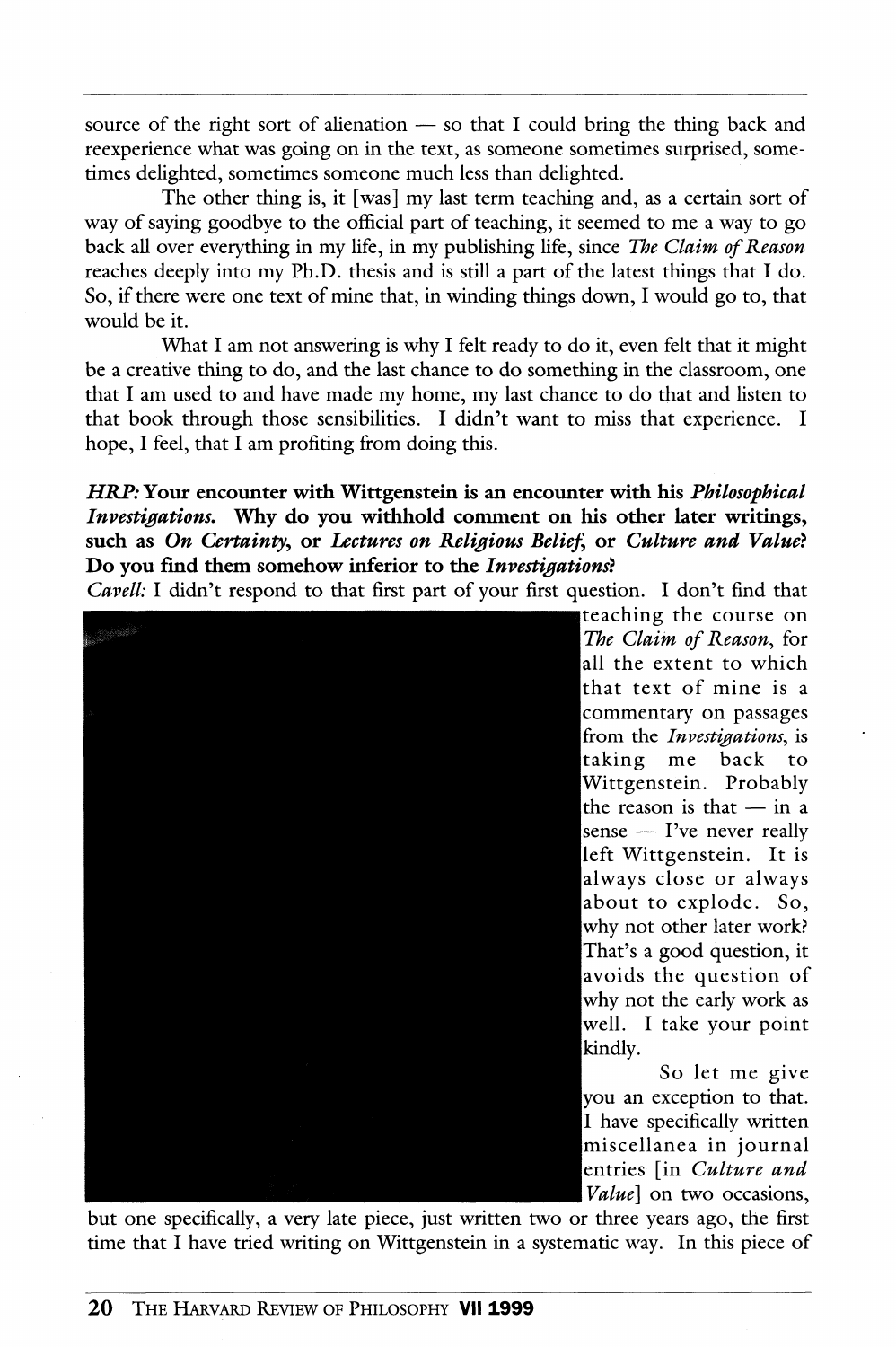mine, I relate it directly to German romanticism. But that pardy tells the tale I have about this. I don't feel compelled to go back or on with Wittgenstein, but when a small piece of lightning strikes, I welcome it and I am glad to follow where it leads. Or when someone pushes me to do it, I am happy to. Or when someone tells me that Wittgenstein is a neo-pragmatist, or words to that effect, I am glad, as I just did in a little paper that I gave at a pragmatist conference, [to] raise the question about that. I don't regard myself as a Wittgenstein scholar, and I don't continue to be fascinated by what he can do philosophically past the point that that life-changing fascination came over me with respect to the *Investigations.* Almost everything that has been pushed at me has seemed to me to be in the *Investigations.* 

That won't be true of the mathematics, but I say a couple of things about the mathematics in *The Claim of Reason^* and I say it to the extent that I think I have anything new and useful to say about it. *I don't feel compelled to* Now I am sure that any one of those other texts would interest and inspire me, but I didn't find go back or on with that about *On Certainty*, as much as I liked *Wittgenstein*, but when some things in it. But it seems to me in comparison with the *Investigations* — but why com- *d small piece of light*pare to the *Investigations*? I compare it only *a in x atuil as* I malaeura because for me to become absorbed in it, it's  $\mu\nu\nu$ going to have to be different in some way. I am *it and I am glad to fol*not interested, I find, in simply noting minor  $f_{\text{corr}}$   $\ldots$   $f_{\text{corr}}$ differences or minor advances in this way or that *WW WHETE IT IEUAS*. way. But I have friends and any of them could get me into one of these texts if they wanted to. Nobody has really urged me and, partiy, I am so aware of how many other things I haven't read and thought about, that I let that sway me at the moment.

My interest in Shakespeare, for example, is exploding so fast again and in so many regions, some of which will come back to Wittgenstein. Since I have time, I am letting that take me that way. The odd connection with Wittgenstein is punctuated later. There is a piece of mine, a rather late piece, on Wittgenstein as a philosopher of culture that I was extremely happy to be writing. It was an assignment that I liked, given by some Wittgensteinians who had asked if I had thought about it; and I hadn't, and I wanted to. And when the idea dawned on me of how to go about thinking about his writing in terms of comparing him to writings, especially of Schlegel (for what reason that became a possibility I won't go into) I profited from it. But if it's without passion, it's not going to call upon me just out of completeness to do it. I had a full say, I feel, about the *Investi^fations,* and I want other people tell me whether I need to say more.

*HRP:* **How do you feel about the appropriation of Wittgenstein as a philosopher of religion? Are you pleased by anything that you have seen in that area?**  *Cavell:* It's a very hard question for me to answer. I haven't seen anything exactly that I am pleased by. I'm not very up on most of the secondary literature about the later philosophy. I'm embarrassed to say that, but my stuff about it began very early - I'm stuck in my generation in this respect. My review of the Blue and Brown Books was by most standards really early in the Wittgenstein game in this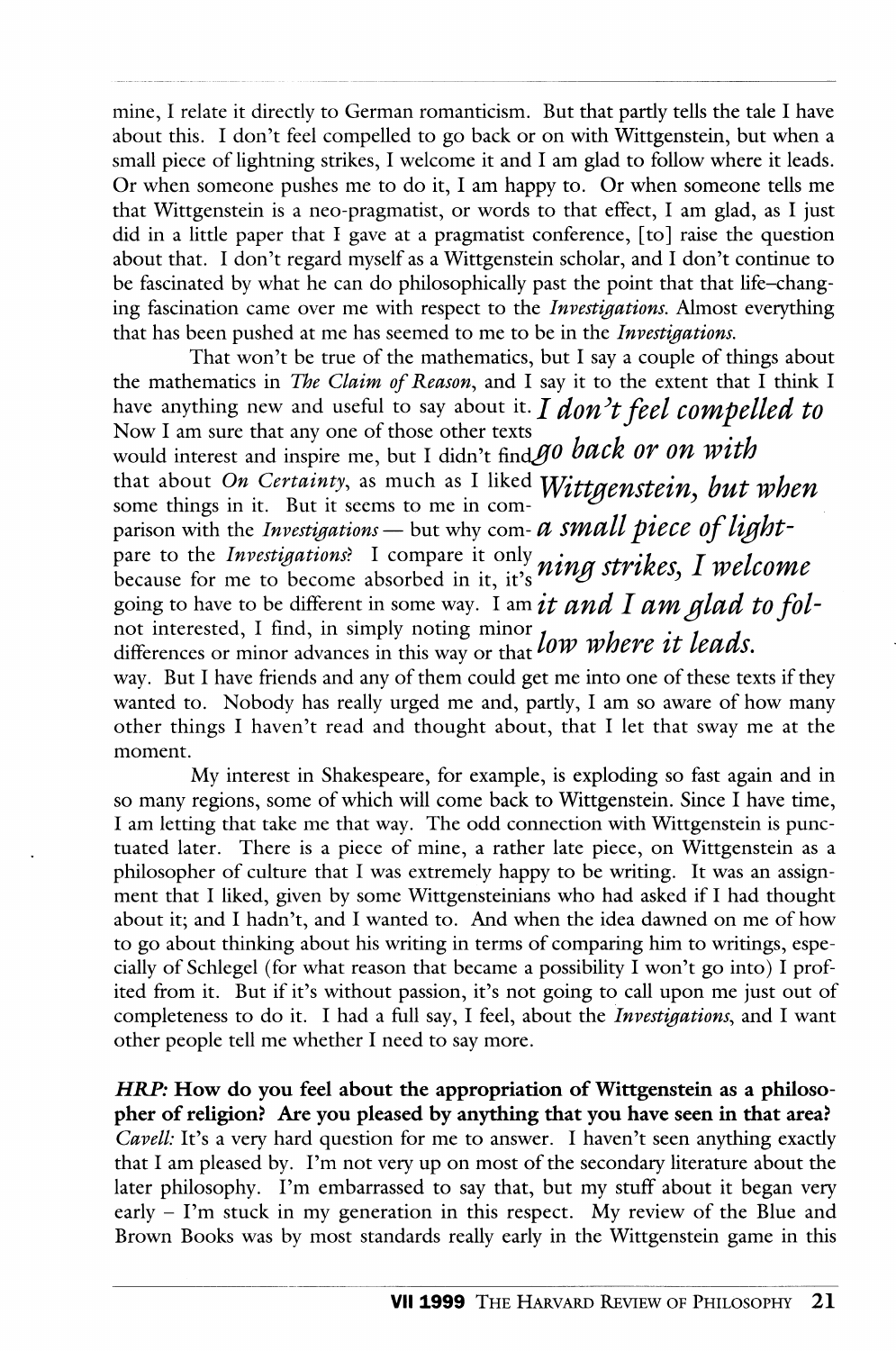culture. It was, I don't know, 35 years ago when I wrote "The Availability of Wittgenstein's Later Philosophy" and what I said there was something I haven't had to retract. It means that the path that I set out on heavily in my dissertation is the path that I've taken through Wittgenstein's work.

That means that path was taken with having read comparatively few really good things that I knew, that were offered to me that were in the field then, and I haven't searched out other people to disagree with. Of course, I think Wittgenstein should beckon someone with religious instincts or callings or theological wishes. He says so, in some obvious ways. Students of his have said so in some obvious way and one can read it in his texts.

I don't mean to be over fastidious. I feel such inclinations in the *Investigations,* and it is there that I have to test out on myself what bearing I think he might have on religious interests of my own. When he becomes comparatively<br> $I$  thing h  $Mdt$  to casual but always interesting, explicitly on the

*I think Wittgenstei n ^^^"^""^* ^''^ ^^"^^^^^ interesting, explicitly on the

 $\frac{1}{t}$  topic of religion  $-$  I'm glad that you ask me if<br>should beckon someone I'm happy about it  $-$  I'm glad for people to I'm happy about it — I'm glad for people to *with religious instincts* respond to it. I don't feel puritanical about *wtth retigious instincts* their having to *earn* every single syllable they or callings or theological say about the religious by having to work their say about the religious by having to work their *' f rr '* through all the other texts of Wittgenstein. *WISHES.* He says so, in But, it's going to be hard for me to much inter-<br>some obvious ways. ested in it, if the advance doesn't come in that ested in it, if the advance doesn't come in that sort of way. Now I say this also in ignorance of

a great deal of work that has been done. At my age you have to be specific with me, somebody has got to put a theological reading of Wittgenstein in my hands and say, "Here, you haven't thought of that, have you?" and then I will gladly look at it.

*HBJP:* **A question about Moral Perfectionism. Stephen Mulhall, who has taken a great interest in your work, says of the perfectionist thinking of such figures as Wittgenstein, Heidegger, Emerson and Thoreau that it often shades into and is shadowed by religious thinking. Where does Moral Perfectionism encounter religion and what is the tone of that encounter? Is religion left behind or does perfectionism become a sort of religion?** 

*Cavell:* Well, the idea of Emersonian Perfectionism is certainly one for me that invokes philosophy, not simply in connection with life — as it sometimes called for by people exasperated with academic philosophy, they want it to have some *hearing,*  as they put it, on the way we live — but even more startling, philosophy itself as a way of life. And both those relations of philosophy to the way one lives are in Emerson and, in that way, he picks up a very large, long, fascinating, honorable tradition of philosophical thinking. It is in itself no more religious than it is — did you offer the possibility of a substitute for religion?  $- I$  don't know that I'd say quite a substitute for religion, but it becomes a part of philosophy's quarrel with religion, a quarrel or competition with religion in forming some basis for human existence. Emerson, after all, left the pulpit when he was in his early thirties. And there the way he speaks of not believing in the Last Supper, the way he later denies the importance of the person of Jesus, and nevertheless, despite all, recommends a form of life that clearly has religious undertones, to say the least, in it, is, was, a fas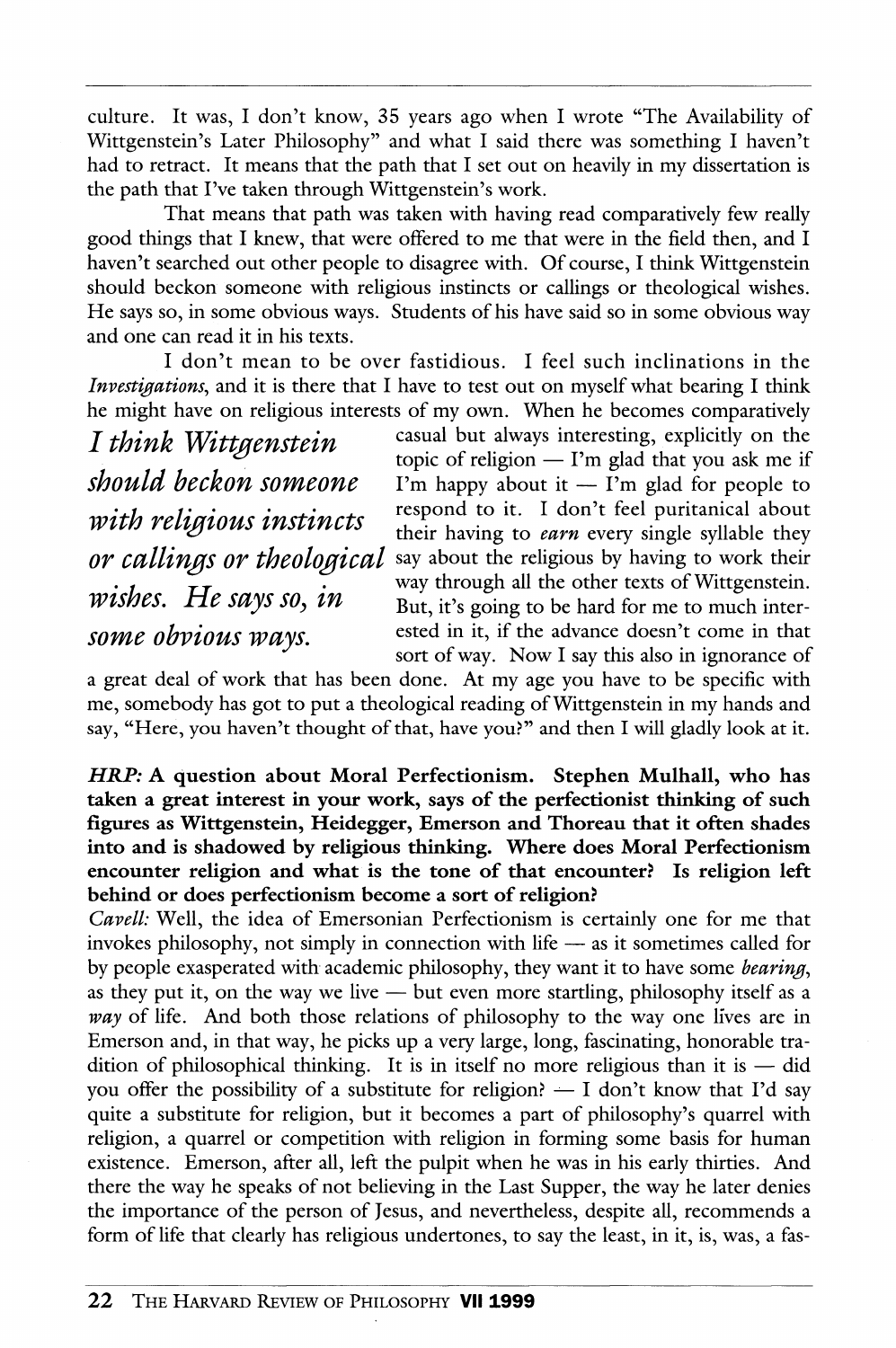cination for me. But this is a development of my general interest in Emerson, when I couldn't leave it alone, and it was not the first thing that interested me.

What occurred to me about Emerson, when I asked, kept pressing upon myself the question, "What is attracting me over and over? Every time I finish one piece, something else grabs me, and I have to keep going back to it — why?" The fact that it seemed to underlie the writing of both Wittgenstein and Heidegger I found extraordinary — why extraordinary? No doubt due to my interest in them that this aspect of Emerson occurred to me. But that Emerson allows me to see a connection that deep in Wittgenstein and Heidegger, to call *Being and Time* and the *Investigations* — let's just stay with those two — perfectionist works says, first of all, something I have already said I think significant about their connection with one another. And "significant" is based on each text saying something about each of them as authors, each of them placing a certain kind of demand on their readers that most philosophical texts don't place. Is that connection one that I also believe to have religious aspects, undertones, undersongs, overtones to it? Whether I said yes or no to that, I would say yes to something as explaining something that each Heidegger and Wittgenstein have to claim or have to deny about their work.

Wittgenstein claims about his work that it has certain religious aspirations. This was reported by young friends and pupils — his young friends were pupils. You could also take it, and as one of my later essays does, to account specifically for what everybody recognizes to be the fervor of the writing in the *Investigations.* I raise the question whether that fervor is religious or whether it can be understood morally. But in the case of perfectionist writing, that is exactly a difference that is not only hard to draw, but that you are almost dared to try to draw. It doesn't exactly require transcendent beliefs, but it certainly does require commitments about a responsiveness to one's own existence that most modern philosophy texts, anyway, don't, unless you find a way that they do, which I am not at all averse to. To find, for example, in the *Critique of Pure Reason* as deep a therapeutic impulse as in the *Investigations* wouldn't hurt my feelings.

Heidegger, far from encouraging people to think of his work in this way, over and over in *Being and Time* denies that it is an ethical work. But he denies it so many times that you wonder why he has to go on denying this, and certainly he has to, from my point of view, since over and over and over again, I kept feeling that that's what this is. I was finally able to put my finger on exactly what I thought that meant by the time I came to write the introduction to *Conditions Handsome and Unhandsome,* which is the place where I actually broached the issue of Emersonian Perfectionism. That that view of Emerson also explained to me something absolutely essential to what my dedication to writing about film was and is is a further contribution to what I think it means.

*HRP:* **In your writing from the late 80s and early 90s, you take a serious interest in the Heidegger's thought. For many philosophers, Heidegger is a taboo figure due to his involvement with the Nazi party. I was wondering if you could tell us how you make sense of Heidegger's philosophy in light of his politics. This problem seems to beckon a larger question: how do you imderstand the relationship between a philosopher's life and his writing?** 

*Cavell:* You're not expecting me to answer that whole question? Let me see if I can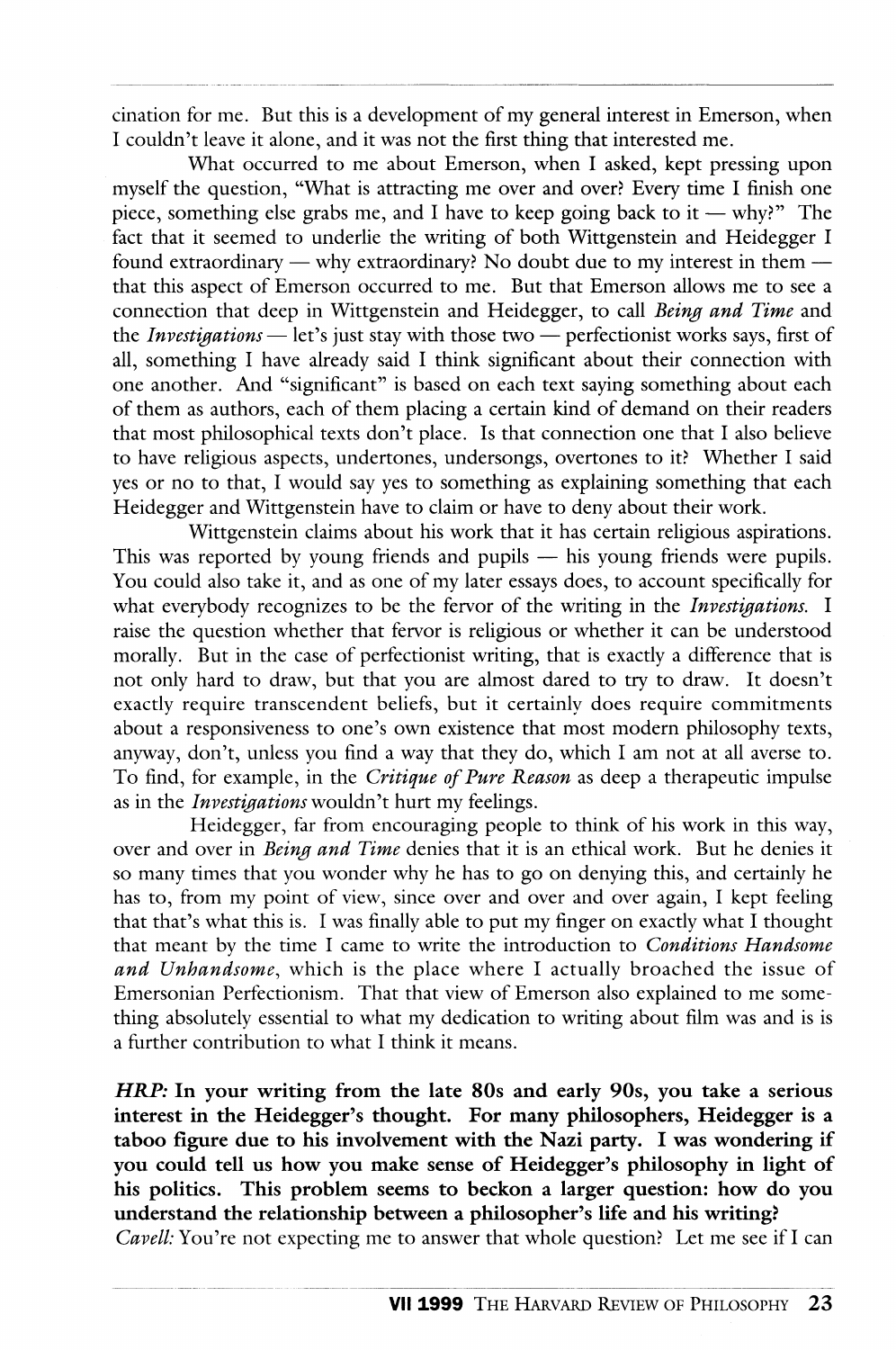have some go at it. Even if I weren't as interested in what of Heidegger's writing that I've read as I am, given my commitment to understand the reach between philosophy as its known in Europe and philosophy as its known in the English-speaking world, I am bound to have tried to do something with Heidegger. No European philosopher (with so few exceptions that they become fascinating if you're interested — like the exception of Jankalavich in France, a marvelous thinker, a wonderful writer, but who because of his shunning of Heidegger on the political grounds that you mention refused to read anything in German, [rendering] his writing unwell, obscure, unknown) — has failed to.

I wasn't willing not to know Heidegger. I am not willing, though it costs me pain, not to read Heidegger, knowing his past, or knowing something of his past, not knowing what to make of his past. I don't have any answer to what the relation of a philosopher's writing, or anybody's writing, is to a philosopher's life, or anybody's life, is. But in the figural, I don't think that the relation of a philosopher to his writing is dismissable even if the relation of a scientist's life to his writing is dismissable — I doubt that too. But in the case of Heidegger, you have the most extreme case in which not only is a philosopher involved in distasteful and ultimately malevolent politics, but you have one whose philosophy looks like, can be mistaken for, that malevolent politics. There are times when Heidegger's langauge approaches the langauge in which Nazism can be described — making ultimate commitments set by a larger unity. There are chilling, to use a pretty term for it, passages in Heidegger.

Now if Heidegger is one of the main voices voices of philosophy, one of the main presences of philosophy, in the twentieth century, and if the fact of Nazism is one of the definitive facts of the twentieth century, which I hope I believe not just because I have to, because I'm a Jew, then since a way to study both

*I wasn't willing not to know* Heidegger and Nazism is one indis-*Heidegger. I am not willing*, their relation is to one another, in par*though it costs me pain, not to* ticular, how Heidegger's work can be *read Heidegger*, knowing his past, or knowing something of without the anti-semitism, let that be a *his past, not knowing what to* issue — then there is another way in make of his past.<br>
which I feel stuck with having to read<br>
and look at both to the extent that I

pensable way to try to determine what in certain of its fringes mistaken for<br>Nazistic aspirations for a culture  $$ side-issue, though it was not a sideand look at both, to the extent that I

can. I have a weak stomach. I am stuck with having to make what I can of Heidegger, and that is that his Nietzsche lectures — which set the standard for Nietzsche interpretation, *the* work of Nietzsche interpretation to which every European philosopher who is interested in Nietzsche, and there are very few who are not, has had to respond — are lectures in which Heidegger recommends especially the young Nietzsche to our attention, and that young Nietzsche is the Nietzsche most nakedly indebted to the writings of Emerson.

So in 1936, Heidegger is giving endlessly influential interpretations of words, some of which, though he didn't know it, were Emerson's. That is something I'm stuck with, that I want to know about, as I want to know that Thoreau's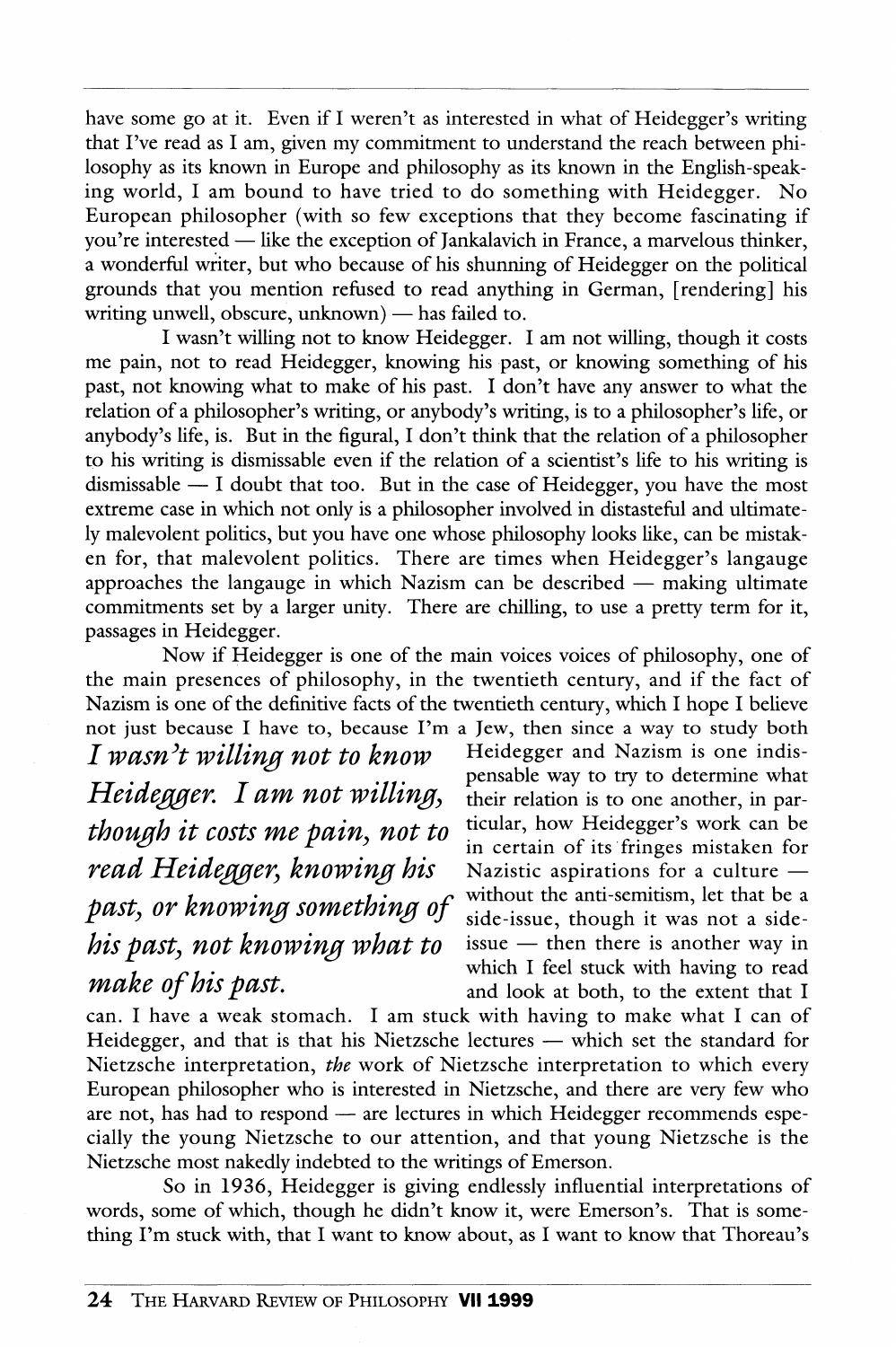*Walden* is interpreted by next to no philosophical work more intimately than by certain texts of Heidegger. I cite the essay "Building, Dwelling, Thinking," but the other essays equally. Because it also a perfectionist work, more generally by *Being and Time.* But this connection with Thoreau, whom I regard as a philosophical genius and an American genius and one whom I have been inspired by and intend to become inspired again by  $-$  if I'm lucky  $-$  I can't avoid wanting to know how this happened.

So far as Heidegger's cursed fate is concerned and his damnation to have lived in a time when he was called forth by and associated in this tyrannical movement, it is blind not to see that philosophy is as such brought into question by Heidegger's fall and not just the peculiar exempted writing of this man. To the extent to which you really have inherited Western philosophy — not the only way of inheriting philosophy but one genuine inheritance of a major part of Western philosophy — that philosophy, even when Heidegger regards it as an error and distracted, is playing a role in Heidegger's own thought and therefore in making this connection between philosophy and tyranny.

## *HRP*: Film has been at the center of your attention since the early 70s, but **recently in** *A Pitch of Philosophy* **and some courses you've taught, you have turned your attention to opera. What do you find philosophically interesting in opera and how does this relate to your interest in film?**

*Cavell:* I'm afraid I'm going to say some formulaic, canned things about this. Can I avoid this? What I've said before is that opera and film bear internal relations to one another — in the fact that each was  $\overline{r}$ ; *j*<sub>*x*</sub> *i i x i x f*<sub>on</sub> *h l*<sub>*i*</sub> *l*<sub>2</sub> *con h l*<sub>i</sub> *l*<sub>2</sub> *con h l*<sub>i</sub> *l*<sub>2</sub> *con h* invented in deliberate manner and func-  ${\it Film}$  is made for philosophy; it tion, in the level of emotion to which *shifts or puts different light on* they both appeal, to the range of audithey both appeal, to the range of audi-<br>ences to which they appeal. Film, I whatever philosophy has said have said in the epigraph to my most *about appearance and reality*, recent book on melodrama, is made for philosophy; it shifts or puts different *about actors and characters,*  light on whatever philosophy has said *ahout skepticism and dogma*about appearance and reality, about *woow skepwersin with word* actors and characters, about skepticism *tism*, *about presence and* and dogmatism, about presence and *absence. I don't quite believe* absence *absencc. I don t quite believe* 

I don't quite believe that opera *that opera was, in that sense,* was, in that sense, made for philosophy,  $\frac{1}{\sqrt{2}}$  *contributions him though it* though it should fascinate philosophers *made fo r philosophy, though It*   $-$  should I say more than it does? It *should fascinate philosophers*, *has* fascinated philosophers of the magnitude of Nietzsche and Kierkegaard — that will do. But as you know, the fact of opera and the celebration of the human voice, so one could say, in the call of opera in the beginning of the time of the great tragedies of Shakespeare, a fact that I don't want to be lost on me, means that my own sense of philosophy, not only of celebrating, but of deploring the human voice in its efforts to rid it of its indecipherable moments, of its vagueness, of its evanescence, is something I have thought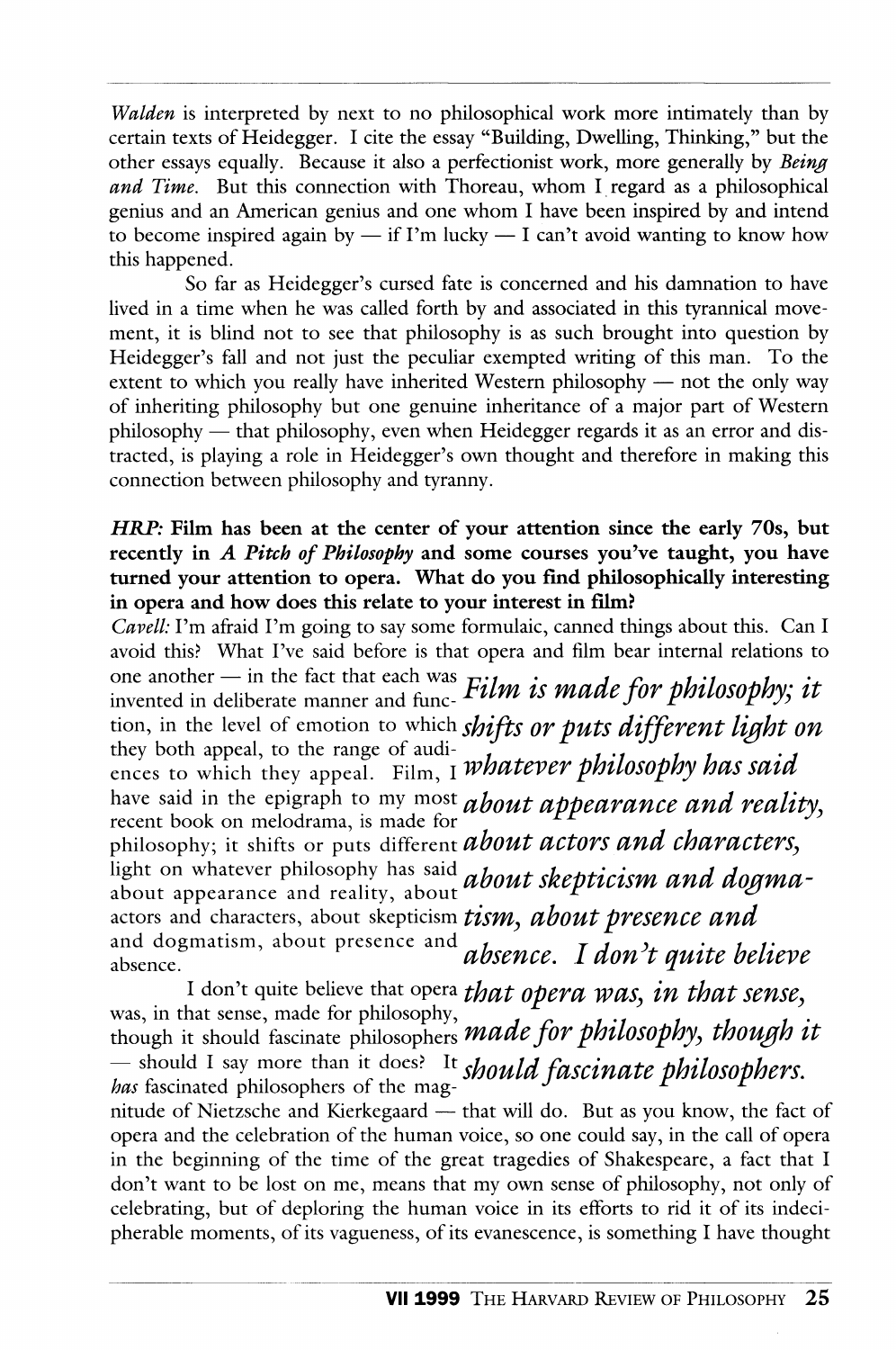that the fact of opera might bear on. And having had one go at writing about it, I am still thinking about that. Something I haven't talked about, which I'm also very much thinking about, is, to adapt the first question you asked me, why opera so recentiy in my own life? And that I regard as a hopefiil sign as it takes me back to my earliest interests in my life, which are interests in music. That music should be the art that, with major exceptions, should be least systematically treated by aestheticians, poses a challenge, poses a caution that I seem willing to take on.

I suppose I should say that the next thing that I am thinking about  $- I$ don't know why I am moved to say this — but, as you know, as a direct consequence of having given a course on opera, at least as ancient an interest as my interest in opera, probably more ancient, is my interest in American musical comedy. And so again I am led, taking steps across invisible stones in the water, to ask my questions about that, which is: what kind of talent, what kind of culture, expresses

*To ask me what my interests in such things as jazz and musical comedy are is to ask me what my interest in America is, and that question is really all over my work now, and I want it to be, and I want to be able to say something more about it.* 

itself in that way? What kind of people have the talent to perform in it? Who writes it? It's not just popular art. It's not high art. But it is a popular high art of a sort of high popularity that America is known for being able to create. These matters that were for years dismissable, like musical comedy and like jazz, dismissable as film used to be, are becoming less dismissable.

To ask me, therefore, what my interests in such things as jazz and musical comedy are is to ask me what my interest in America is, and that question is really all over my work now, and I want it to be, and I want to be able to say something more about it. What it is, though, is a confession

that a part of my life-long commitment to philosophy has been a life-long commitment to trying to find a way to write in a way that I cared about, in a way that I seemed always to know about. To use philosophy as a medium within which to write, especially to write work that would be acceptable and within earshot of English-speaking analy-tic philosophers seems a perverse and last place to look. For me, for various reasons, however, it has been inspiring. I hope it continues to be. Just to look at the American connection with opera, you may remember that I opened the opera course [at Harvard University] by asking how an American could hope to claim the depth of experience of opera, to write about it usefully, given the fact that America is not a culture that has produced opera until very recentiy on anything like the scale that matches the productions of the cultures of Italy, Germany, and France.

## *HRP:* **You were here at Harvard in the 60s during the student movement. How did these times strike you? How do they strike you today? What has stayed with you from those years?**

*Cavell:* Surely the 60s were formative times for many people whose lives were centered in the university. It was the place from which to experience that event. But primarily it was the fact that virtually all of my young friends, virtually every student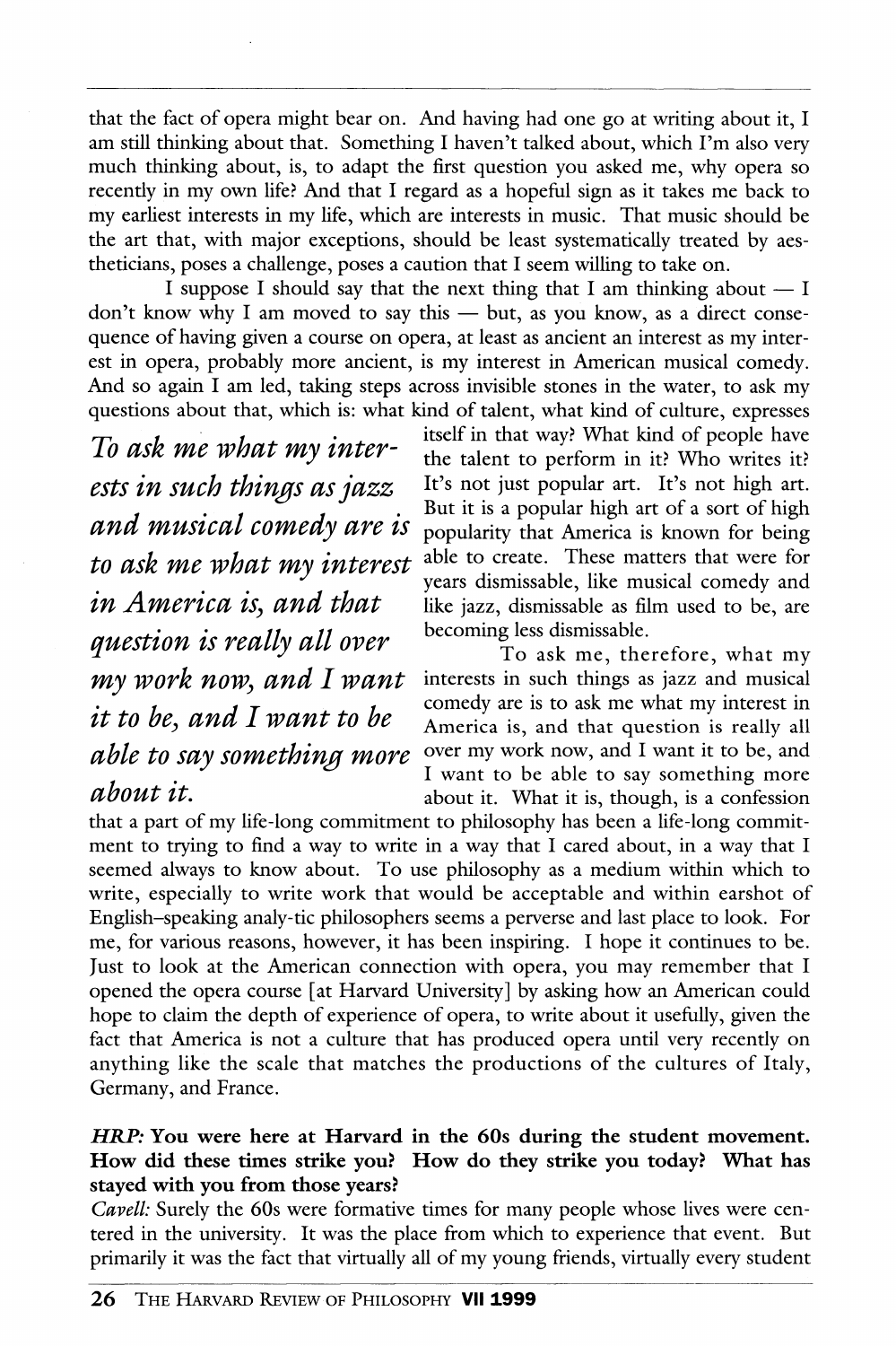that I spoke to, whether they were in favor of student activity or not, were having their lives molded by this, and I experienced that and they experienced that. One could not, I felt, take the kind of interest, which is, after all, my business to have in what the young are thinking, without immersing myself in that experience, pardy through identification but partly, explicitly, through a certain distancing.

Part of my role in those years was to maintain precisely a shared imagination with the young and also some way of presenting a possible distance from what they were feeling as a way of remembering something America was supposed to be doing and still could do, that they had *not* in their lifetimes experienced. I have this image of hurling myself into the middle of any conversation to try to split the difference between the two sides. Sometimes, I got rather bruised in the effort, sometimes it worked. But the sense of closeness to what was tearing apart these young people and the pain it cost me that they did not know an America that I thought I knew and *that* country was losing itself, was so painful that I found the something to do about it, namely, that it was then that I rediscovered Emerson and Thoreau.

I didn't know then that that was why I rediscovered them. I wasn't holding up Thoreau as the original flower child. It hadn't occurred to me exactly that Thoreau was some favorite of the generation of the sixties until much later. I discovered Thoreau explicitly because I assigned it to a group of visiting foreign scholars — European, Asian, South *I have this image of hurling*<br>American scholars — with whom I *I have this image of hurling* was doing a summer seminar on myself into the middle of any conthe classics of American thought. *Nersation to try to split the differ*-<br>Nevertheless, it was in this period, *versation to try to split the differ*it was in the period when you just ence between the two sides. felt you were going crazy trying to<br>imagine what possible good all this Sometimes, I got rather bruised slaughter can be doing. The foreign interest was almost as avid as that expressed by young American students interested in Emerson and Thoreau. Everybody, it seemed, was trying to find an earlier or different American face from the one that it was showing the world in that moment, wanted to think better of America than, so to speak, America was asking it to think of itself in that awfiil period. And it was an unforgettable experience of the discovery of these marvels and the discovery of the follies that somehow the marvels were related to — was it the arrogance? Was it the ecstasy of innocence that felt it could do any thing? What was this? Living through it with the students I cared about permanently marked me, I wouldn't have it any other way. To say more about it we'd have to go on in detail. I think I do detect still a difference — and not always a happy difference, something like an unbridgeable distance, a cold distance — between those of my generation who went through it in closeness with the students as opposed of those who fairly consistently disapproved  $-$  as I sometimes did  $-$  of what was happening, who thought it was agony, anguish. I begin to think of too many stories that I have to put aside when beginning to talk about it. For better or worse, we are all changed by it. Its experience has not died. It did something somehow to the culture, for better and worse, nothing else could have done and we are still paying for its backlash. I think that's by now a common view. We probably should have to pay for it